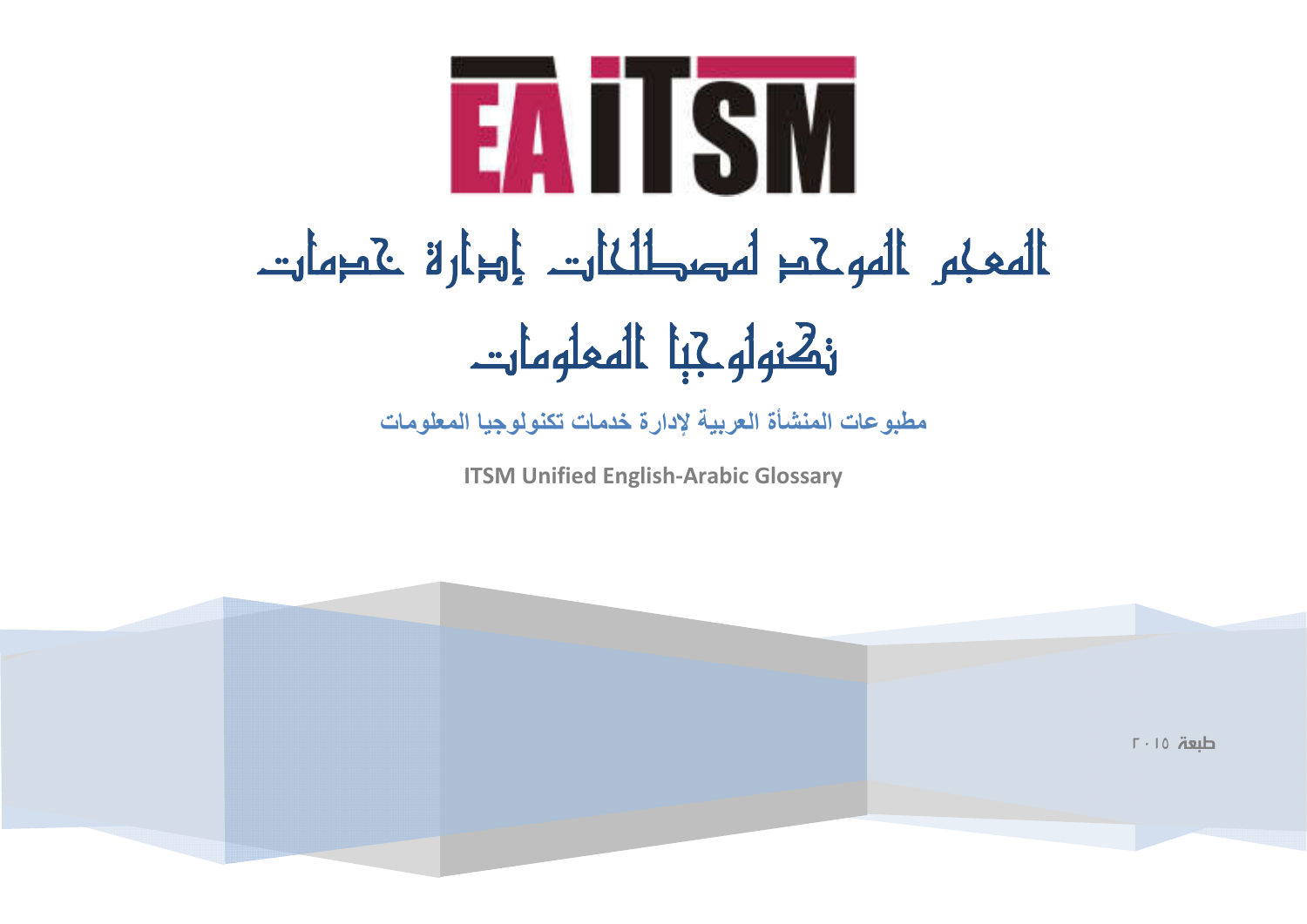## **Introduction:**

This glossary of terms is a unified reference of IT Service Management related terms from various frameworks in the field. The glossary provides collection of more than 1000 terms in more than 170 pages from frameworks including ITIL, CMMI-SVC, TOGAF, and ISACA standards. The glossary facilitates cross-reference among all of these frameworks, along with the Arabic translations of these terms and their descriptions.

#### **This unified glossary is based on the following versions of glossaries:**

- ITIL English-Arabic glossary, translated by the EAITSM Inc., 2008 (with revisions incorporated)
- CMMI-SVC English-Arabic glossary, included in the CMMI-SVC v1.3 Arabic translation, translated by the EAITSM Inc., 2012 (with revisions incorporated)
- TOGAF English-French glossary available at the OpenGroup website, 2012 (no Arabic version was found, translated from scratch)
- ISACA collective glossary, English-Arabic partially translated, 2015 (with revision and completion of un-translated descriptions)

#### **Approach of glossary development:**

We basically merged the ITSM related terms from these reference glossaries, and placed together under the same term heading for ease of comparison, crossreference, and complementary descriptions from difference frameworks in light of each framework context. For ISACA glossary, it is collective glossary of interdiscipline terminologies, so only relevant terms have been included from this glossary, for mapping with the terms included from the other glossaries.

# إن معجم المصطلحات الذي في أيديكم ھذا ھو مرجع موحد للمصطلحات المتعلقة بمجال إدارة خدمات تكنولوجیا المعلومات، مجمعة من مختلف أطر العمل الموجودة في ھذا المجال. ھذا المعجم يشتمل على أكثر من ١٠٠٠ مصطلح في ما يزيد على ١٧٠ صفحة، من أطر العمل التي منھا الآيتیل، ونموذج نضج القدرات المتكامل - الخدمات، والتوجاف، ومعايیر الإيزاكا. ھذا المعجم يسھل المرجعیة المتبادلة بین كل أطر العمل المذكورة، إضافةً إلى الترجمة العربية لتلك المصطلحات وشروحاتها.

#### **ينبني ھذا المعجم الموحد على الإصدارات التالیة من المعاجم:**

- معجم مصطلحات الآيتیل، إنجلیزي-عربي، ترجمة المنشأة العربیة لإدارة خدمات تكنولوجیا المعلومات، ٢٠٠٨ ( ً متضمنا التنقیحات)
- معجم مصطلحات نموذج نضج القدرات المتكامل الخدمات، إنجلیزي-عربي، المنشور ضمن الترجمة العربیة للإصدار ١.٣ من ھذا النموذج، ترجمة المنشأة العربیة لإدارة خدمات تكنولوجیا المعلومات، ٢٠١٢ ( ً متضمنا التنقیحات)
	- معجم مصطلحات التوجاف إنجلیزي-فرنسي المتاح على موقع المجموعة المفتوحة، ٢٠١٢ (لا توجد نسخة عربیة متاحة، تمت الترجمة من البداية)
- ًا، معجم المصطلحات الإجمالي لمنظمة الإيزاكا، إنجلیزي-عربي، مترجم جزئی ٢٠١٥ (متضمنًا التنقیحات واكمال الشروحات غیر المترجمة)

### **منھجیة إنشاء المعجم:**

قمنا في الأساس بدمج المصطلحات المتعلقة بمجال إدارة خدمات تكنولوجیا المعلومات ً من ھذه المعاجم المرجعیة، ووضعناھا معا تحت نفس عنوان المصطلح، لسھولة المقارنة، والمرجعیة التبادلیة، والشروحات التكمیلیة من مختلف أطر العمل في ضوء سیاق كل إطار عمل منھا. بالنسبة لمعجم منظمة الإيزاكا، حیث إنه معجم إجمالي لمصطلحات من مختلف التخصصات، فقد اقتصرنا فقط على المصطلحات ذات الصلة من ھذا المعجم، لمناظرتھا مع المصطلحات الموجودة في المعاجم الأخرى.

# **مقدمة**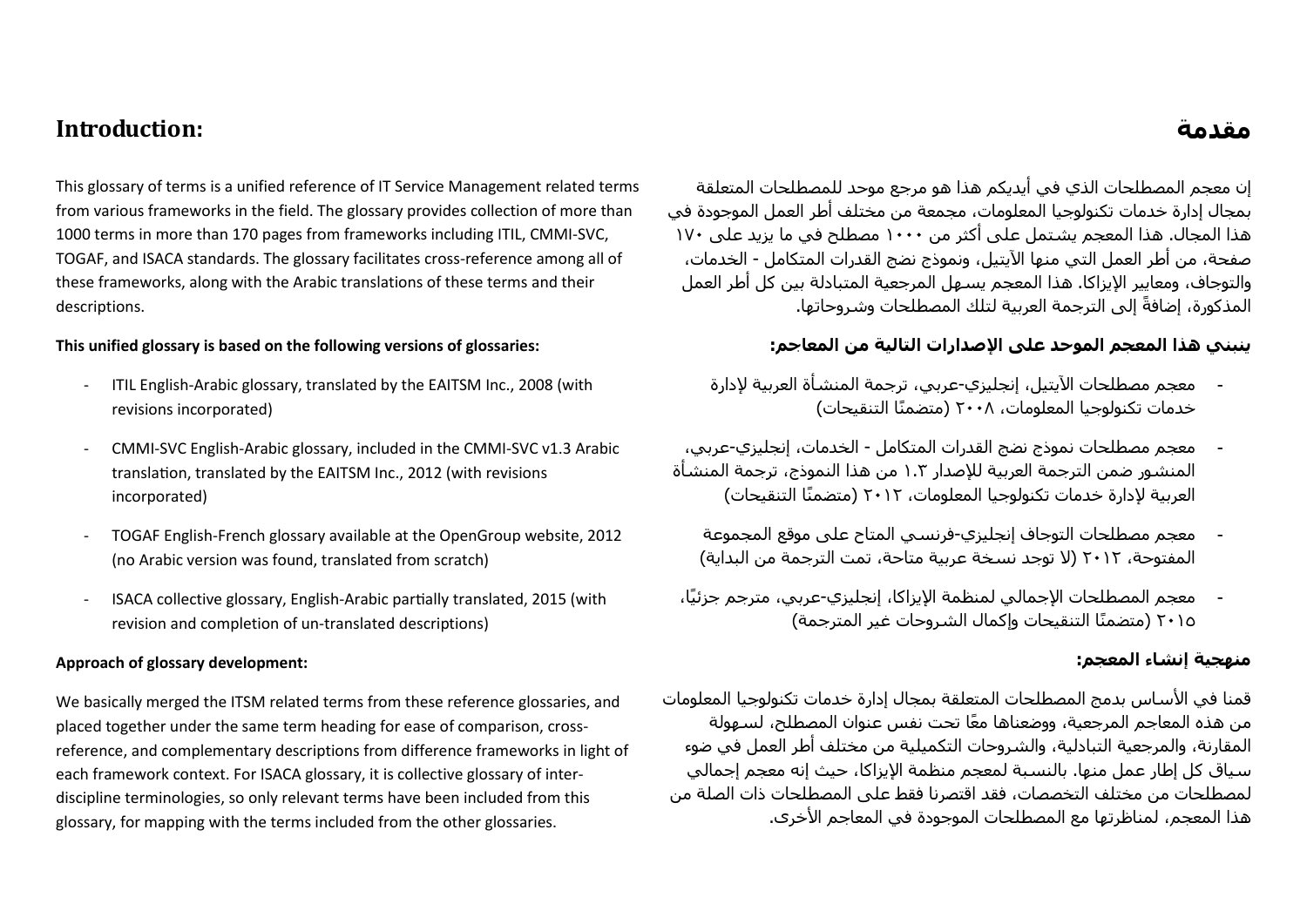#### **توحید الترجمة العربیة:**

كلما أمكن، تم توحید ترجمة مختلف المصطلحات الموجودة في مختلف أطر العمل في مصطلح عربي مشترك، مما يجعل من السھل بالنسبة للقاريء العربي في مجتمع إدارة خدمات تكنولوجیا المعلومات الربط بین المفاھیم الموجودة في أطر العمل المتعددة، في ظل المعاني المبینة في شرح كل مصطلح في كل إطار عمل من تلك الأطر.

© المنشأة العربیة لإدارة خدمات تكنولوجیا المعلومات، يولیو .٢٠١٥ جمیع الحقوق http://www.eaitsm.or[g](http://www.eaitsm.org/) .محفوظة

تم ھذا العمل برعاية شركة وان واي فوروارد



Wherever possible, the translation of difference terms in different frameworks are unified to a common Arabic term, making is easy for the Arabic reader in the ITSM community to correlate concepts in the various frameworks, given the meaning explained for each framework in the description of each term.

© The EAITSM Inc., July 2015. All rights reserved. [http://www.eaitsm.org](http://www.eaitsm.org/)

This work is done under sponsorship from The OneWayForward Inc.

**Arabic translation unification:**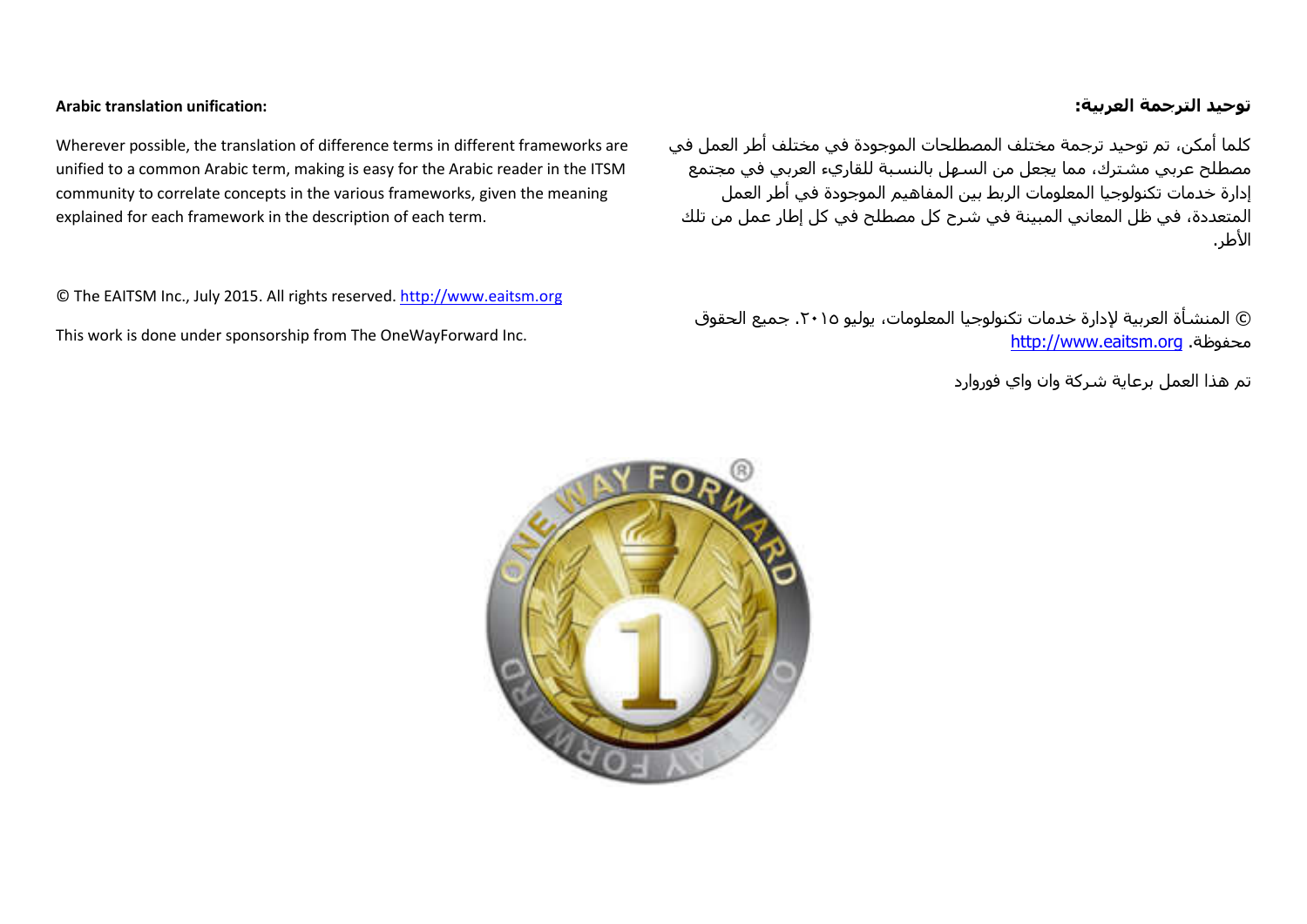This is a sample of the glossary and not the complete work. You can get the complete publication from www.eaitsm.org

ھذه عینة من المعجم ولیست العمل الكامل. يمكنك الحصول على الكتاب بأكمله من www.eaitsm.org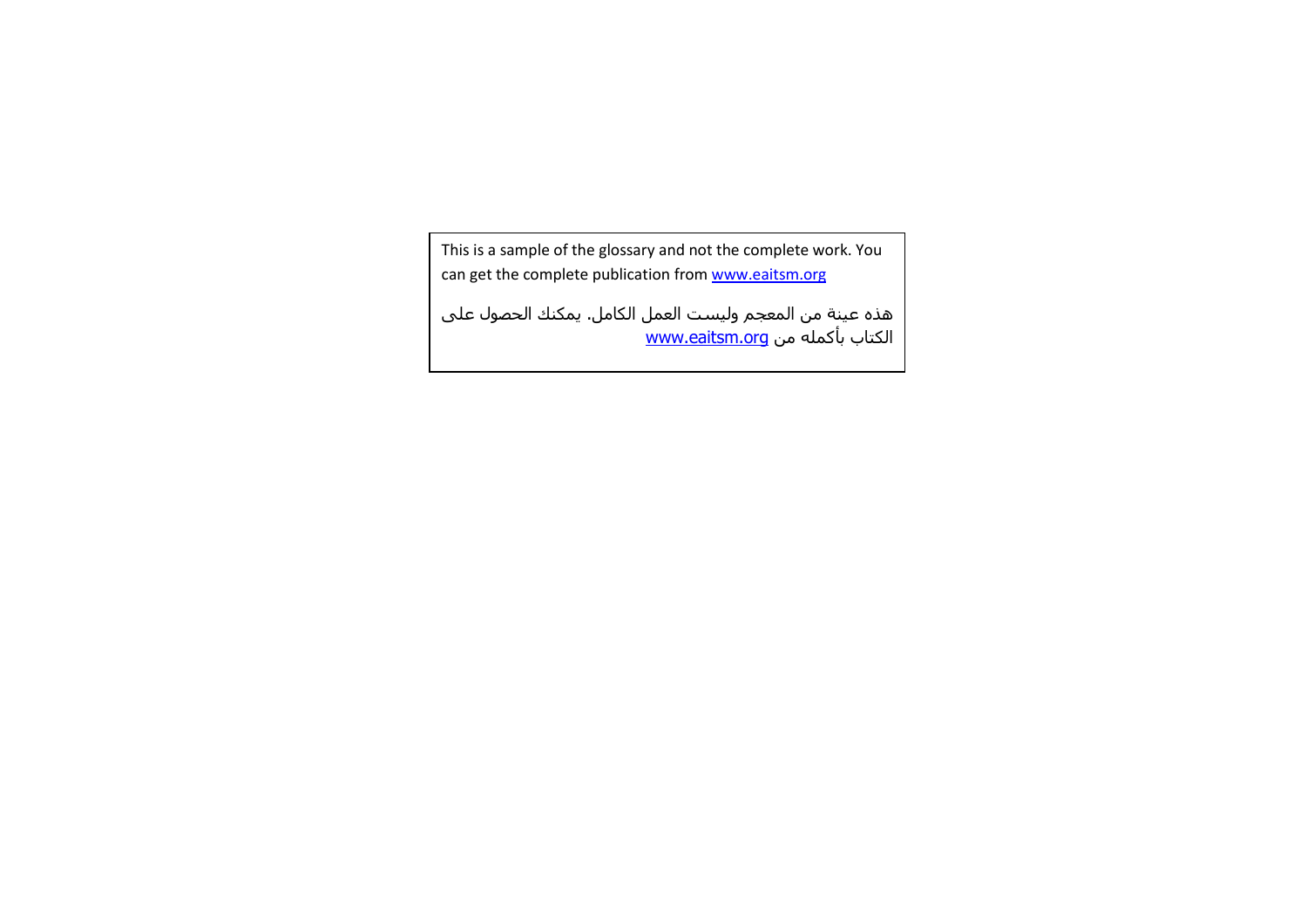| <b>Term</b>                                      | <b>Description</b>                                                                                                                                                                                                                                                                                                                                                                           | السان                                                                                                                                                                                                                                                                                                                                                                                      | المصطلح          |
|--------------------------------------------------|----------------------------------------------------------------------------------------------------------------------------------------------------------------------------------------------------------------------------------------------------------------------------------------------------------------------------------------------------------------------------------------------|--------------------------------------------------------------------------------------------------------------------------------------------------------------------------------------------------------------------------------------------------------------------------------------------------------------------------------------------------------------------------------------------|------------------|
| <b>Abstraction (TOGAF)</b>                       | The technique of providing summarized or generalized<br>descriptions of detailed and complex content. Abstraction, as<br>in level of abstraction, can also mean providing a focus for<br>analysis that is concerned with a consistent and common level<br>of detail or abstraction. Abstraction in this sense is typically<br>used in architecture to allow a consistent level of definition | أسلوب توفير شروحات مختصرة ومعممة لمحتوك تفصيلي<br>معقد. وكلمة "التجريد"، كما في قول مستوى التجريد، يمكن<br>أن تعني أيضًا توفير تركيز لغرض التحليل المعني بمسـتوك<br>متسق عام من التفصيل أو التجريد. والتجريد بهذا المعنى<br>يستخدم عادةً في المعمارية ليتيح تحقيق مستوك متسق<br>من التعريف والفهم في كل مناطق المعمارية حتى يدعم<br>فعالية التواصل واتخاذ القرار. ويكون هذا مفيدًا على وجه | تجريد            |
|                                                  | and understanding to be achieved in each area of the<br>architecture in order to support effective communication and<br>decision-making. It is especially useful when dealing with large<br>and complex architectures as it allows relevant issues to be<br>identified before further detail is attempted.                                                                                   | الخصوص عند التعامل مع معماريات كبيرة ومعقدة؛ حيث إنه<br>يتيح التعرف على القضايا ذات الصلة قبل المضي في مزيد<br>من التفاصيل.                                                                                                                                                                                                                                                                |                  |
| <b>Acceptance (ITIL)</b>                         | Formal agreement that an IT Service, Process, Plan, or other<br>Deliverable is complete, accurate, Reliable and meets its<br>specified Requirements. Acceptance is usually preceded by<br>Evaluation or Testing and is often required before proceeding<br>to the next stage of a Project or Process.                                                                                        | موافقة رسمية على خدمة تكنولوجيا المعلومات أو عملية أو<br>خطة أو معطيات أخرى، من حيث الاكتمال والدقة والاعتمادية<br>وتحقيق المتطلبات المحددة لها. والقبول يسبقه دائمًا تقييم<br>أو اختبار، وهو دائمًا ما يكون ضروريًا قبل الانتقال إلى المرحلة<br>التالية من المشروع أو العملية.                                                                                                            | قبول             |
| <b>Acceptance Criteria</b><br><b>CMMI-SVC</b>    | The criteria that a deliverable must satisfy to be accepted by a<br>user, customer, or other authorized entity.                                                                                                                                                                                                                                                                              | المعايير التي يجب أن تتحقق في المنتج الذي يتم تسليمه<br>ليتم قبوله من قبل المستخدم، أو العميل، أو غيرهما من<br>الجهات المخولة.                                                                                                                                                                                                                                                             | معايير القبول    |
| <b>Acceptance Testing</b><br><b>CMMI-SVC</b>     | Formal testing conducted to enable a user, customer, or other<br>authorized entity to determine whether to accept a<br>deliverable.                                                                                                                                                                                                                                                          | الاختبارات الرسمية التي يتم إجراؤها لتمكن المستخدم، أو<br>العميل، أو أي جهة مخولة أخرى من تحديد ما إذا كان سـيتم<br>قبول التسليمات.                                                                                                                                                                                                                                                        | اختبار القبول    |
| <b>Access Control (TOGAF,</b><br><b>ISACA</b>    | (TOGAF) A security service that ensures only those users with<br>the correct rights can access a specific device, application, or<br>data.<br>(ISACA) The processes, rules and deployment mechanisms that<br>control access to information systems, resources and physical<br>access to premises.                                                                                            | (التوجاف) خدمة أمنية تضمن أن أولئك الذين لديهم الحقوق<br>الصحيحة يكون باستطاعتهم الوصول إلى جهاز أو تطبيق أو<br>بيانات معينة.<br>(إيزاكا) العمليات والقواعد وآليات النشر التي تحكم الوصول<br>إلى نظم المعلومات والموارد والوصول المادي إلى المقرات.                                                                                                                                        | صبط الوصول       |
| <b>Access Control List (ACL)</b><br><b>ISACA</b> | An internal computerized table of access rules regarding the<br>levels of computer access permitted to logon IDs and<br>computer terminals.                                                                                                                                                                                                                                                  | جدول حاسوبي داخلي يحتوي على قواعد الوصول المتعلقة<br>بمستويات الوصول إلى الحاسوب المسموحة لهويات الدخول<br>والنهايات الطرفية الحاسوبية.                                                                                                                                                                                                                                                    | قائمة صبط الوصول |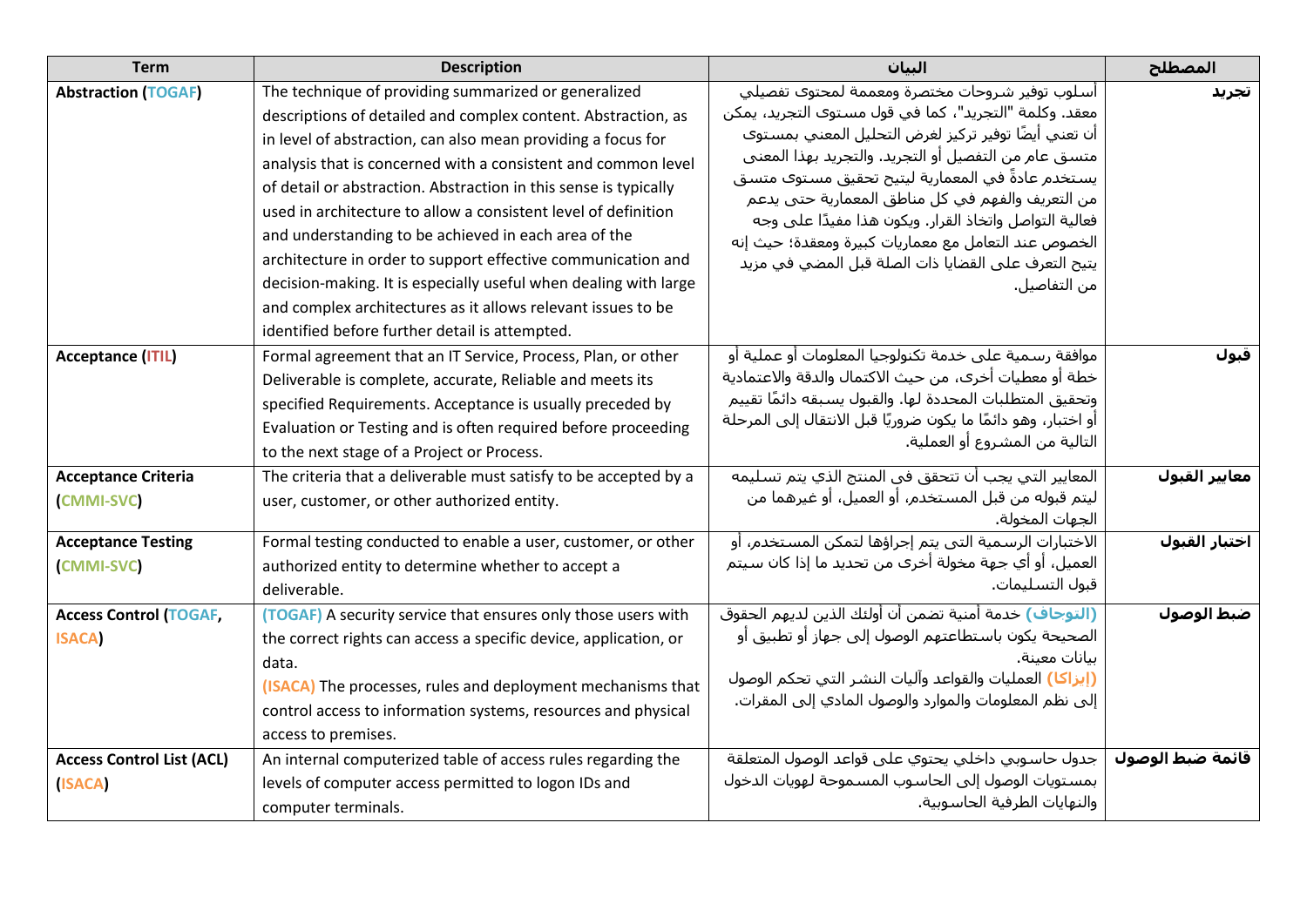| <b>Term</b>                     | <b>Description</b>                                                | السان                                                                                                         | المصطلح           |
|---------------------------------|-------------------------------------------------------------------|---------------------------------------------------------------------------------------------------------------|-------------------|
| <b>Access Management (ITIL)</b> | The Process responsible for allowing Users to make use of IT      | هي العملية المسؤولة عن السماح للمستخدمين باستخدام                                                             | إدارة الوصول      |
|                                 | Services, data, or other Assets. Access Management helps to       | خدمات تكنولوجيا المعلومات والبيانات وغيرها من الأصول.                                                         |                   |
|                                 | protect the Confidentiality, Integrity and Availability of Assets | وتساعد إدارة الوصول في حماية السرية والسلامة والإتاحة                                                         |                   |
|                                 | by ensuring that only authorized Users are able to access or      | الخاصة بالأصول، وذلك بالتأكد من أن المستخدمين المصرح                                                          |                   |
|                                 | modify the Assets. Access Management is sometimes referred        | لهم فقط هم الذين يستطيعون الوصول والتعديل في تلك<br>الأصول. وأحيانًا تسـمي إدارة الوصول أيضًا إدارة الحقوق أو |                   |
|                                 | to as Rights Management or Identity Management.                   | إدارة الهوية.                                                                                                 |                   |
| <b>Access Rights (ISACA)</b>    | The permission or privileges granted to users, programs or        | الإذن أو الامتيازات الممنوحة للمستخدمين أو البرامج أو                                                         | حقوق الوصول       |
|                                 | workstations to create, change, delete or view data and files     | محطات العمل لأجل إنشاء أو تغيير أو حذف أو عرض البيانات                                                        |                   |
|                                 | within a system, as defined by rules established by data          | والملفات داخل نظام ما، كما هو محدد من خلال القواعد التي                                                       |                   |
|                                 | owners and the information security policy.                       | قررها مالكو البيانات وسياسية أمن المعلومات.                                                                   |                   |
| <b>Account Manager (ITIL)</b>   | A Role that is very similar to Business Relationship Manager,     | هو دور مشابه جدًا لمدير علاقات الأعمال، ولكنه يشتمل                                                           | مدیر حساب         |
|                                 | but includes more commercial aspects. Most commonly used          | على نواحي تجارية أكثر. وهو يستخدم في أكثر الأحيان عند                                                         |                   |
|                                 | when dealing with External Customers.                             | التعامل مع العملاء الخارجيين.                                                                                 |                   |
| <b>Accountability (ISACA)</b>   | The ability to map a given activity or event back to the          | القدرة على مناظرة نشاط أو حدث معين وعزوه إلى الطرف                                                            | المساءلة          |
|                                 | responsible party.                                                | المسؤول.                                                                                                      |                   |
| <b>Accounting (ITIL)</b>        | The Process responsible for identifying actual Costs of           | هي العملية المسؤولة عن تحديد التكاليف الفعلية لتوصيل                                                          | المحاسبة          |
|                                 | delivering IT Services, comparing these with budgeted costs,      | خدمات تكنولوجيا المعلومات، ومقارنتها بالتكاليف المرصودة                                                       |                   |
|                                 | and managing variance from the Budget.                            | في الميزانية، وإدارة الحيادات عن الميزانية.                                                                   |                   |
| <b>Accredited (ITIL)</b>        | Officially authorised to carry out a Role. For example an         | المصرح له رسميًا للقيام بدور ما. على سبيل المثال يمكن أن                                                      | معتمد             |
|                                 | Accredited body may be authorised to provide training or to       | تكون الجهة المعتمدة مصرح لها بتقديم دورات تدريبية أو                                                          |                   |
|                                 | conduct Audits.                                                   | القيام بتدقيقات.                                                                                              |                   |
| <b>Achievement Profile</b>      | A list of process areas and their corresponding capability levels | قائمة بمناطق العمليات ومستويات قدراتها المقابلة التي                                                          | توصيف الإنجازات   |
| <b>CMMI-SVC</b>                 | that represent the organization's progress for each process       | تمثل مدك تقدم المنظمة في كل منطقة عملية أثناء مراحل                                                           |                   |
|                                 | area while advancing through the capability levels.               | التقدم في مستويات قدراتها.                                                                                    |                   |
| <b>Acquirer (CMMI-SVC)</b>      | The stakeholder that acquires or procures a product or service    | هو أحد الأطراف المعنية الذي يستحوذ على أو يقوم بشراء                                                          | المشتري           |
|                                 | from a supplier.                                                  | المنتج أو الخدمة من مورد.                                                                                     |                   |
| <b>Acquisition (CMMI-SVC)</b>   | The process of obtaining products or services through supplier    | هي عملية الحصول على المنتجات أو الخدمات من خلال                                                               | شراء              |
|                                 | agreements.                                                       | اتفاقيات مع الموردين.                                                                                         |                   |
| <b>Acquisition Strategy</b>     | The specific approach to acquiring products and services that     | هي نهج معين للحصول على المنتجات والخدمات التبي تعتمد                                                          | استراتيجية الشراء |
| <b>CMMI-SVC</b>                 | is based on considerations of supply sources, acquisition         | على مراعاة مصادر التوريد، وطرق الاستحواذ، وأنواع مواصفات                                                      |                   |
|                                 | methods, requirements specification types, agreement types,       | المتطلبات، وأنواع الاتفاقيات، والمخاطر المتعلقة بهذا                                                          |                   |
|                                 | and related acquisition risks.                                    | الاستحواذ.                                                                                                    |                   |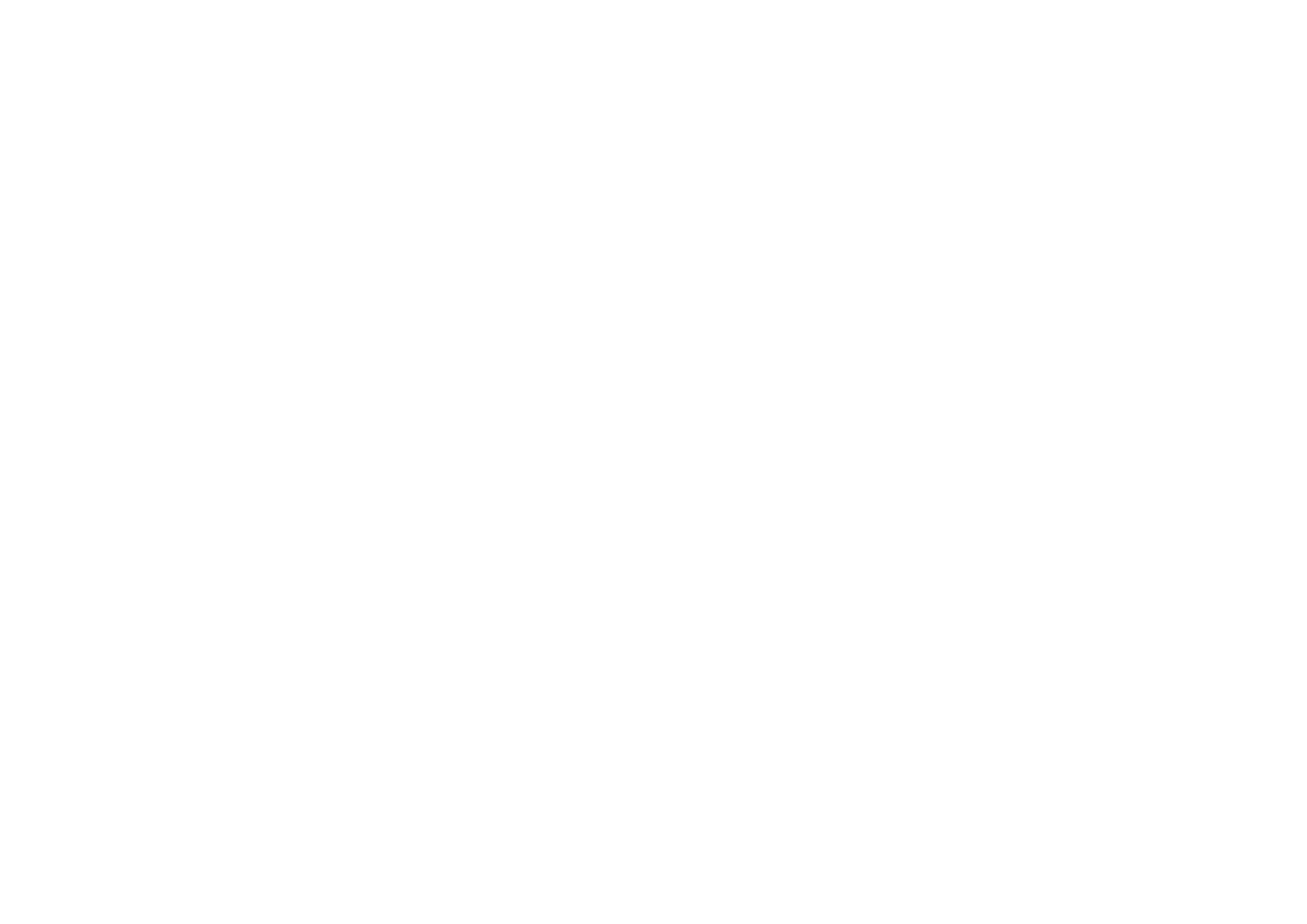| <b>Term</b>                     | <b>Description</b>                                                | الىيان                                                                                                                      | المصطلح            |
|---------------------------------|-------------------------------------------------------------------|-----------------------------------------------------------------------------------------------------------------------------|--------------------|
| <b>Quality (ITIL, CMMI-SVC,</b> | (ITIL) The ability of a product, Service, or Process to provide   | (الآيتيل) هي قدرة منتج أو خدمة أو عملية على تقديم                                                                           | الجودة             |
| <b>ISACA</b>                    | the intended value. For example, a hardware Component can         | القيمة المستهدفة منها. على سبيل المثال، أحد المكونات                                                                        |                    |
|                                 | be considered to be of high Quality if it performs as expected    | الصلبة يمكن اعتباره عالي الجودة إذا كان يؤدي وظيفته كما                                                                     |                    |
|                                 | and delivers the required Reliability. Process Quality also       | هو متوقع ويقدم الاعتمادية المطلوبة. وجودة العمليات أيضًا                                                                    |                    |
|                                 | requires an ability to monitor Effectiveness and Efficiency, and  | تتطلب القدرة على مراقبة الكفاءة والفعالية وتحسينهما عند                                                                     |                    |
|                                 | to improve them if necessary.                                     | الضرورة.                                                                                                                    |                    |
|                                 | (CMMI) The degree to which a set of inherent characteristics      | (ت.ن.م.) مدى أو درجة وفاء مجموعة من الخصائص<br>المتلازمة بالمتطلبات.                                                        |                    |
|                                 | fulfills requirements.                                            | (إيزا <mark>كا)</mark> كون الشيء ملائمًا للغرض (تحقيق القيمة                                                                |                    |
|                                 | (ISACA) Being fit for purpose (achieving intended value).         | المقصودة).                                                                                                                  |                    |
| <b>Quality and Process</b>      | Quantitative objectives and requirements for product quality,     | الأهداف الكمية والمتطلبات اللازمة لجودة المنتجات، وجودة                                                                     | أهداف الجودة وأداء |
| <b>Performance Objectives</b>   | service quality, and process performance. Quantitative process    | الخدمات، وأداء العمليات. أهداف الأداء الكمي للعمليات                                                                        | العمليات           |
| <b>CMMI-SVC</b>                 | performance objectives include quality; however, to               | تشمل الجودة، ولكن للتأكيد على أهمية الجودة في                                                                               |                    |
|                                 | emphasize the importance of quality in the CMMI Product           | مجموعة منتجات CMMI، فإنه يتم استخدام عبارة "أهداف                                                                           |                    |
|                                 | Suite, the phrase "quality and process performance objectives"    | الجودة وأداء العمليات". "أهداف أداء العمليات" يتم الرجوع                                                                    |                    |
|                                 | is used. "Process performance objectives" are referenced in       | إليها في مستوى النضج ٣؛ مصطلح "أهداف الجودة وأداء<br>العمليات" ينطوي على استخدام البيانات الكمية ويستخدم                    |                    |
|                                 | maturity level 3; the term "quality and process performance       | فقط في مستويات النضج ٤ و٥.                                                                                                  |                    |
|                                 | objectives" implies the use of quantitative data and is only      |                                                                                                                             |                    |
|                                 | used in maturity levels 4 and 5.                                  |                                                                                                                             |                    |
| <b>Quality Assurance (QA)</b>   | (ITIL) The Process responsible for ensuring that the Quality of a | (الآيتيل) هي العملية المسؤولة عن التأكد من أن جودة                                                                          | توكيد الجودة       |
| <b>(ITIL, CMMI-SVC, ISACA)</b>  | product, Service or Process will provide its intended Value.      | المنتج أو الخدمة أو العملية سوف تقدم القيمة المستهدفة                                                                       |                    |
|                                 | (CMMI) A planned and systematic means for assuring                | منها.                                                                                                                       |                    |
|                                 | management that the defined standards, practices,                 | (ت.ت.م.) وسائل مخططة ومنهجية للتأكيد لإدارة المؤسسة                                                                         |                    |
|                                 | procedures, and methods of the process are applied.               | أن المعايير والممارسات والإجراءات التي تم تحديدها للعملية                                                                   |                    |
|                                 | (ISACA) A planned and systematic pattern of all actions           | يتم العمل بها.                                                                                                              |                    |
|                                 | necessary to provide adequate confidence that an item or          | <mark>(إيزاكا)</mark> نمط مخطط ومنهجي لجميع الإجراءات الضرورية<br>لتوفير ثقة ملائمة في أن أحد العناصر أو المنتجات يتوافق مع |                    |
|                                 | product conforms to established technical requirements.           | المتطلبات الفنية المقررة. (الأيزو ٢٤٧٦٥).                                                                                   |                    |
|                                 | (ISO/IEC 24765).                                                  |                                                                                                                             |                    |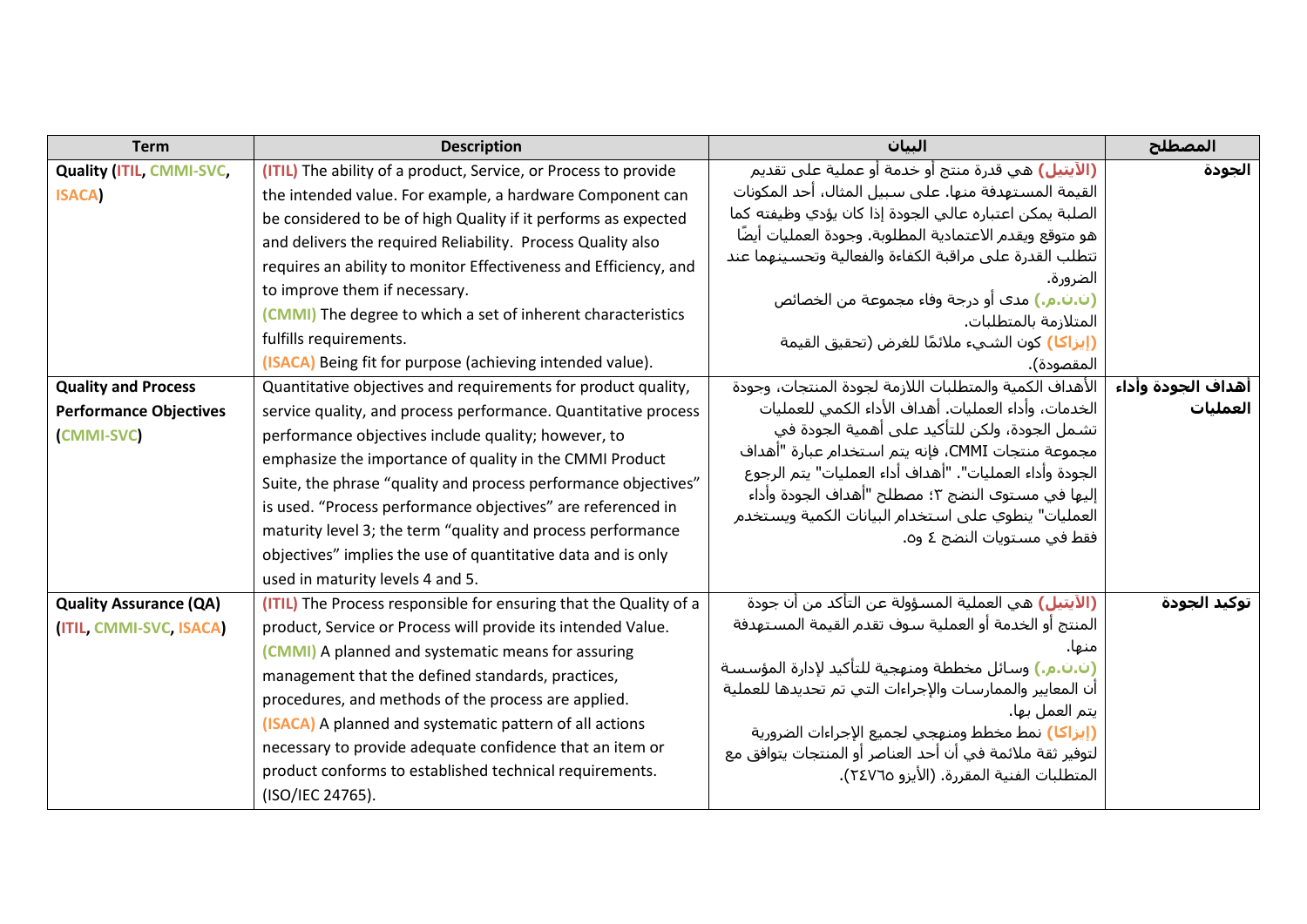| <b>Term</b>                                                              | <b>Description</b>                                                                                                                                                                                                                                                                                                                                                                                                                                                                                                                                                                                                                                                                                                                            | السان                                                                                                                                                                                                                                                                                                                                                                                                                                                                                                                                                                                      | المصطلح                    |
|--------------------------------------------------------------------------|-----------------------------------------------------------------------------------------------------------------------------------------------------------------------------------------------------------------------------------------------------------------------------------------------------------------------------------------------------------------------------------------------------------------------------------------------------------------------------------------------------------------------------------------------------------------------------------------------------------------------------------------------------------------------------------------------------------------------------------------------|--------------------------------------------------------------------------------------------------------------------------------------------------------------------------------------------------------------------------------------------------------------------------------------------------------------------------------------------------------------------------------------------------------------------------------------------------------------------------------------------------------------------------------------------------------------------------------------------|----------------------------|
| <b>Quality Attribute (CMMI-</b><br>SVC)<br><b>Quality Control (CMMI-</b> | A property of a product or service by which its quality will be<br>judged by relevant stakeholders. Quality attributes are<br>characterizable by some appropriate measure. Quality<br>attributes are non-functional, such as timeliness, throughput,<br>responsiveness, security, modifiability, reliability, and usability.<br>They have a significant influence on the architecture.<br>The operational techniques and activities that are used to                                                                                                                                                                                                                                                                                          | هي خصائص المنتج أو الخدمة التي سيحكم من خلالها<br>الأطراف المعنية ذوو الصلة علىي جودتها. يمكن توصيف<br>سـمات الجودة من خلال بعض المقاييس الملائمة. سـمات<br>الجودة غير وظيفية، مثل الالتزام بالوقت، ومعدل الأداء،<br>وسرعة الاستجابة، والأمن، وإمكانية التعديل، والموثوقية،<br>وسـهولة الاسـتخدام. هذه العناصر لـها تأثير كبير على<br>المعمارية.<br>الأساليب التشغيلية والأنشطة التي تستخدم لتحقيق                                                                                                                                                                                         | خصائص الجودة<br>صبط الجودة |
| SVC)                                                                     | fulfill requirements for quality.                                                                                                                                                                                                                                                                                                                                                                                                                                                                                                                                                                                                                                                                                                             | متطلبات الجودة.                                                                                                                                                                                                                                                                                                                                                                                                                                                                                                                                                                            |                            |
| <b>Quality Management</b><br>System (QMS) (ITIL,<br><b>ISACA</b>         | (ITIL) The set of Processes responsible for ensuring that all<br>work carried out by an Organisation is of a suitable Quality to<br>reliably meet Business Objectives or Service Levels.<br>(ISACA) A system that outlines the policies and procedures<br>necessary to improve and control the various processes that<br>will ultimately lead to improved enterprise performance.                                                                                                                                                                                                                                                                                                                                                             | <b>(الآيتيل)</b> هي مجموعة العمليات المسؤولة عن التأكد من أن<br>جميع العمل الذي تقوم به المؤسسة ذو جودة مناسبة بحيث<br>يحقق أهداف الأعمال أو مستويات الخدمة بشكل موثوق فيه.<br>(إيزاكا) نظام يبين السياسات والإجراءات الضرورية لتحسين<br>وضبط مختلف العمليات، مما يؤدي في نهاية الأمر إلى<br>تحسـن الأداء المؤسسـي.                                                                                                                                                                                                                                                                        | نظام إدارة الجودة          |
| <b>Quantitative Management</b><br><b>CMMI-SVC</b>                        | Managing a project or work group using statistical and other<br>quantitative techniques to build an understanding of the<br>performance or predicted performance of processes in<br>comparison to the project's or work group's quality and<br>process performance objectives, and identifying corrective<br>action that may need to be taken. Statistical techniques used<br>in quantitative management include analysis, creation, or use<br>of process performance models; analysis, creation, or use of<br>process performance baselines; use of control charts; analysis<br>of variance, regression analysis; and use of confidence<br>intervals or prediction intervals, sensitivity analysis,<br>simulations, and tests of hypotheses. | إدارة مشروع أو مجموعة عمل باستخدام الأساليب<br>الإحصائية والأساليب الكمية الأخرى لبناء فهم للأداء أو توقع<br>أداء العمليات بالمقارنة مع أهداف أداء الجودة والعمليات<br>الخاصة بمشروع أو مجموعة عمل، وتحديد الإجراءات<br>التصحيحية التي قد يلزم اتخاذها. الأساليب الإحصائية<br>المستخدمة في الإدارة الكمية تشمل تحليل، أو إنشاء، أو<br>اسـتخدام نماذج أداء العمليات، وتحليل، أو إنشـاء، أو اسـتخدام<br>الخطوط المرجعية لأداء العمليات، واستخدام خرائط التحكم،<br>وتحليل التباين، وتحليل الانحدار، واستخدام فترات الثقة أو<br>فترات التنبؤ، وتحليل الحساسية، والمحاكاة، واختبارات<br>الفروض. | الإدارة الكمية             |
| <b>Quantitative Objective</b><br><b>CMMI-SVC</b>                         | Desired target value expressed using quantitative measures.                                                                                                                                                                                                                                                                                                                                                                                                                                                                                                                                                                                                                                                                                   | القيمة المستهدفة المرغوبة معبرًا عنها باستخدام مقاييس<br>كمية.                                                                                                                                                                                                                                                                                                                                                                                                                                                                                                                             | أهداف كمىة                 |
| <b>Quantitatively Managed</b><br><b>CMMI-SVC</b>                         | (See "quantitative management.")                                                                                                                                                                                                                                                                                                                                                                                                                                                                                                                                                                                                                                                                                                              | انظر ("الإدارة الكمية").                                                                                                                                                                                                                                                                                                                                                                                                                                                                                                                                                                   | مُدار كميًا                |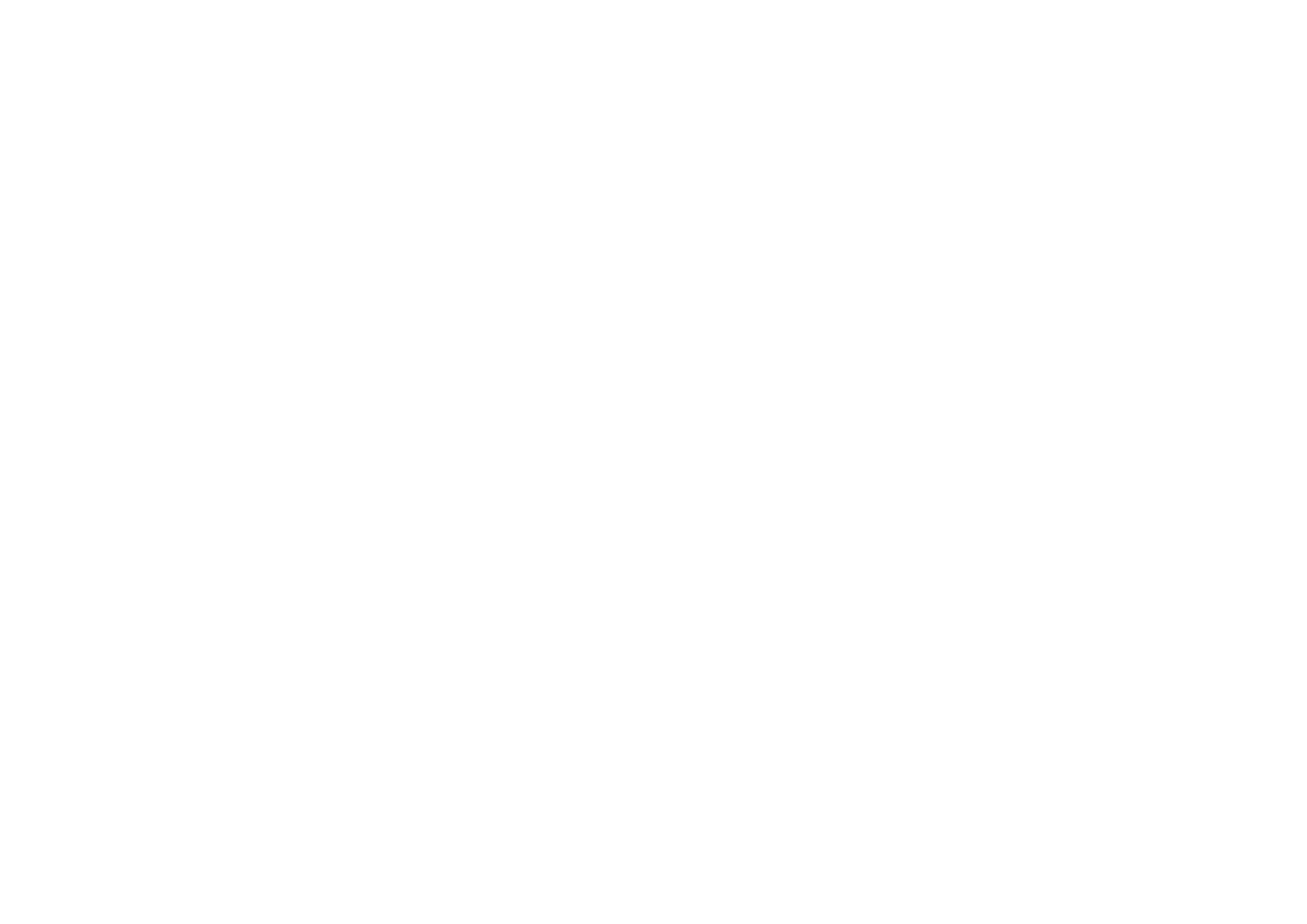| <b>Term</b>                      | <b>Description</b>                                               | السان                                                                                                     | المصطلح         |
|----------------------------------|------------------------------------------------------------------|-----------------------------------------------------------------------------------------------------------|-----------------|
| <b>Verification (ITIL, CMMI-</b> | (ITIL) An Activity that ensures a new or changed IT Service,     | <b>(الآيتيل)</b> هو النشاط الذي يتم فيه التأكد من خدمة                                                    | التثبت          |
| SVC, ISACA)                      | Process, Plan, or other Deliverable is complete, accurate,       | تكنولوجيا معلومات، أو عملية، أو خطة، أو غيرها من                                                          |                 |
|                                  | Reliable and matches its Design Specification.                   | التسليمات، سواءً كانت جديدة أو تم تغييرها، من حيث                                                         |                 |
|                                  | (CMMI) Confirmation that work products properly reflect the      | الاكتمال، والدقة، والاعتمادية، والمطابقة لمواصفات التصميم.                                                |                 |
|                                  | requirements specified for them. In other words, verification    | (ن.ن.م.) التأكد أن منتجات العمل تعكس بشكل صحيح                                                            |                 |
|                                  | ensures that "you built it right."                               | المتطلبات المحددة لها. بعبارة أخرى، التثبت يضمن أن                                                        |                 |
|                                  | (ISACA) Checks that data are entered correctly.                  | منتجات العمل "تم إنشاؤها بشكل صحيح".                                                                      |                 |
|                                  |                                                                  | (إيزا <mark>كا)</mark> التأكد من صحة إدخال البيانات.                                                      |                 |
| <b>Verification and Audit</b>    | The Activities responsible for ensuring that information in the  | هي الأنشطة المسؤولة عن التأكد من أن المعلومات                                                             | التثبت والتدقيق |
| (ITIL)                           | CMDB is accurate and that all Configuration Items have been      | الموجودة في قاعدة بيانات إدارة التهيئة دقيقة، وأن جميع                                                    |                 |
|                                  | identified and recorded in the CMDB. Verification includes       | عناصر التهيئة تم تحديدها وتسجيلها في قاعدة بيانات إدارة                                                   |                 |
|                                  | routine checks that are part of other Processes. For example,    | التهيئة. والتثبت يشتمل على مراجعات روتينية تمثل جزءًا من<br>عمليات أخرى. على سبيل المثال، التأكد من الرقم |                 |
|                                  | verifying the serial number of a desktop PC when a User logs     | التسلسلي لجهاز حاسب آلي مكتبي عندما يقوم                                                                  |                 |
|                                  | an Incident. Audit is a periodic, formal check.                  | المستخدم برصد حادثة ما. أما التدقيق فهو مراجعات دورية                                                     |                 |
|                                  |                                                                  | تتم بشكل رسمي.                                                                                            |                 |
| <b>Version (ITIL)</b>            | A Version is used to identify a specific Baseline of a           | يستخدم الإصدار لتعريف خط مرجعي معين لأحد عناصر                                                            | إصدار           |
|                                  | Configuration Item. Versions typically use a naming convention   | التهيئة. والإصدارات غالبًا تستخدم أسلوب تسمية متفق                                                        |                 |
|                                  | that enables the sequence or date of each Baseline to be         | عليه بحيث يتيح التعرف على تتابع التواريخ لكل خط مرجعي.                                                    |                 |
|                                  | identified. For example Payroll Application Version 3 contains   | على سبيل المثال "تطبيق مُرتبات الإصدار ٣" يحتوي على                                                       |                 |
|                                  | updated functionality from Version 2.                            | وظائف معدلة من الإصدار ٢.                                                                                 |                 |
| <b>Version Control (CMMI-</b>    | The establishment and maintenance of baselines and the           | تأسيس والحفاظ على خطوط مرجعية وتحديد التغييرات في                                                         | صبط الإصدارات   |
|                                  |                                                                  | الخطوط المرجعية التي تجعل من الممكن الرجوع إلى خط                                                         |                 |
| SVC)                             | identification of changes to baselines that make it possible to  | مرجعي سـابق. في بعض السـياقات، يمكن لمنتج عمل مفرد                                                        |                 |
|                                  | return to the previous baseline. In some contexts, an individual | أن يكون له خط مرجعي خاص به، وقد يكون كافيًا مسـتوف                                                        |                 |
|                                  | work product may have its own baseline and a level of control    | من الضبط أقل من مراقبة التهيئة رسـميًا.                                                                   |                 |
|                                  | less than formal configuration control may be sufficient.        |                                                                                                           |                 |
| <b>View (TOGAF)</b>              | The representation of a related set of concerns. A view is what  | تمثيل لمجموعة مترابطة من المعنيات. والمنظور هو ما يُرِي                                                   | منظور           |
|                                  | is seen from a viewpoint. An architecture view may be            | من وجهة النظر. يمكن تمثيل المنظور المعماري عن طريق                                                        |                 |
|                                  | represented by a model to demonstrate to stakeholders their      | نموذج، لكي يوضح للأطراف المعنية المناطق ذات الاهتمام                                                      |                 |
|                                  | areas of interest in the architecture. A view does not have to   | بالنسبة لهم في المعمارية. ولا يلزم أن يكون المنظور مرئيًا أو                                              |                 |
|                                  | be visual or graphical in nature.                                | رسوميًا في طبيعته.                                                                                        |                 |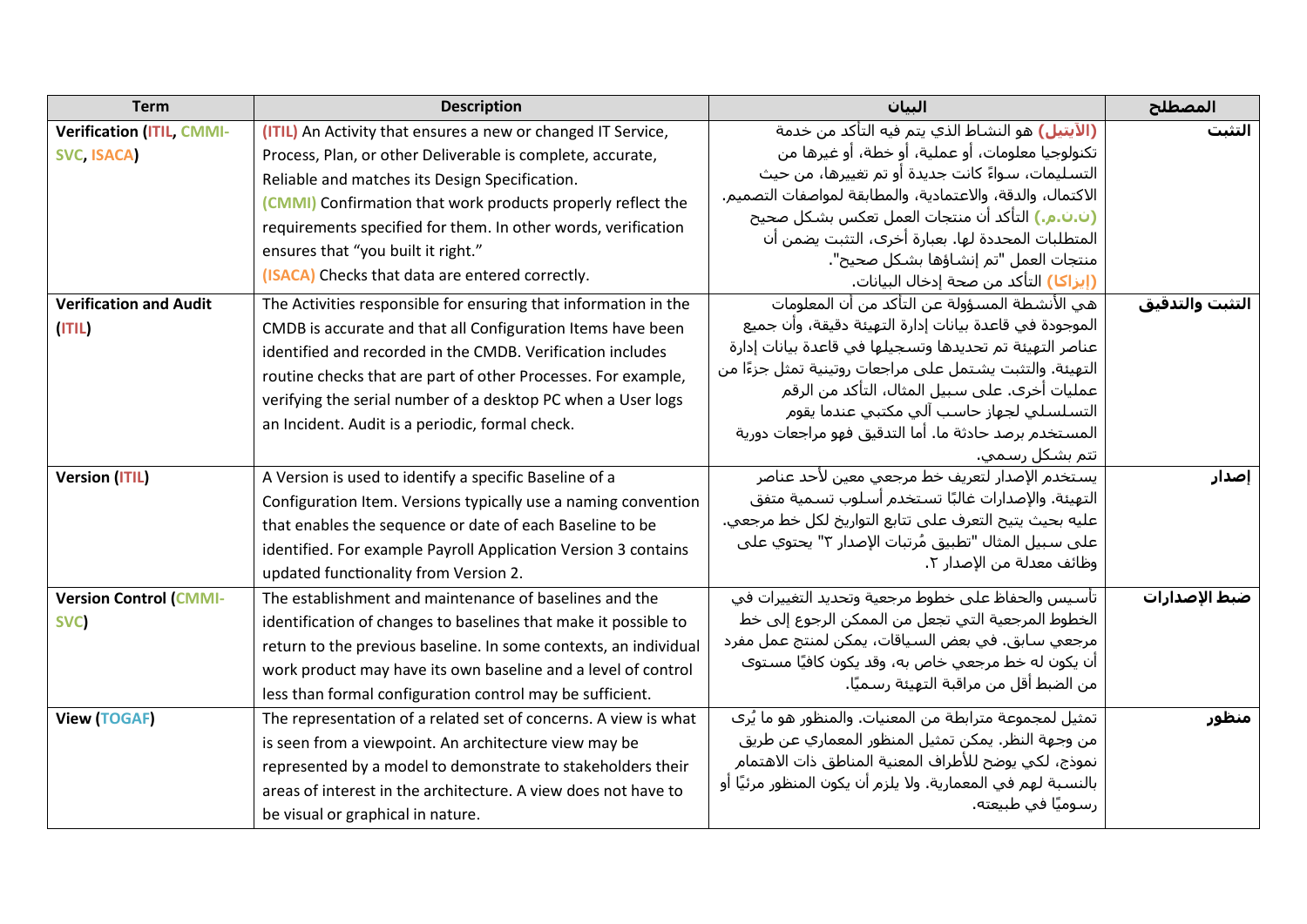| <b>Term</b>                    | <b>Description</b>                                                | البيان                                                         | المصطلح           |
|--------------------------------|-------------------------------------------------------------------|----------------------------------------------------------------|-------------------|
| <b>Viewpoint (TOGAF)</b>       | A viewpoint defines the perspective from which a view is          | وجهة النظر تحدد الجهة التي يتم أخذ المنظور منها. وهو           | وجهة نظر          |
|                                | taken. It is a specification of the conventions for constructing  | توصيف لاصطلاحات إنشاء واستخدام المنظور. المنظرو هو ما          |                   |
|                                | and using a view. A view is what you see; a viewpoint is where    | تراه، بينما وجهة النظر هي المكان الذي تنظر منه، أي نقطة        |                   |
|                                | you are looking from - the vantage point or perspective that      | المراقبة أو الجهة التي تحدد ما تراه.                           |                   |
|                                | determines what you see.                                          |                                                                |                   |
| <b>Virtualization (ISACA)</b>  | The process of adding a "guest application" and data onto a       | عملية إضافة "تطبيق ضيف" وبيانات على "خادم افتراضي"،            | التحول إلى        |
|                                | "virtual server," recognizing that the guest application will     | مع مراعاة أن التطبيق الضيف سـيرحل في نهاية الأمر عن            | الافتراضية        |
|                                | ultimately part company from this physical server.                | مرافقة هذا الخادم الافتراضي.                                   |                   |
| <b>Vision (ITIL)</b>           | A description of what the Organisation intends to become in       | هي بيان لما تنوي المؤسسة أن تصير إليه في المستقبل.             | رؤية              |
|                                | the future. A Vision is created by senior management and is       | وتضع الرؤية الإدارة العليا، حيث تستخدم لتساعد في توجيه         |                   |
|                                | used to help influence Culture and Strategic Planning.            | الثقافة والتخطيط الاستراتيجي.                                  |                   |
| <b>Vital Business Function</b> | A Function of a Business Process which is critical to the success | هي تلك الوظائف في عمليات الأعمال التي تكون ضرورية              | الوظائف الحيوية   |
| $(VBF)$ $(ITIL)$               | of the Business. Vital Business Functions are an important        | جدًا لنجاح الأعمال. والوظائف الحيوية للأعمال من المهم          | للأعمال           |
|                                | consideration of Business Continuity Management, IT Service       | مراعاتها في إدارة استمرارية الأعمال، وإدارة استمرارية          |                   |
|                                | Continuity Management and Availability Management.                | خدمات تكنولوجيا المعلومات، وإدارة الإتاحة.                     |                   |
| <b>Vulnerability (ITIL)</b>    | A weakness that could be exploited by a Threat. For example       | هي نقطة ضعف يمكن استغلالها بواسطة أحد التهديدات.               | التعرض والانكشاف  |
|                                | an open firewall port, a password that is never changed, or a     | على سبيل المثال، مدخل مفتوح في الحائط الناري، أو كلمة          |                   |
|                                | flammable carpet. A missing Control is also considered to be a    | سـر لا يتم تغييرها أبدًا، أو سـجادة قابلة للاشـتعال. وإذا فقدت |                   |
|                                | Vulnerability.                                                    | إحدى آليات التحكم فإن ذلك أيضًا يعد من مواطن الانكشـاف.        |                   |
| <b>Warm Site (ISACA)</b>       | Similar to a hot site but not fully equipped with all of the      | شبيه بالموقع الساخن، لكنه ليس مجهزًا بالكامل بجميع             | موقع دافيء        |
|                                | necessary hardware needed for recovery.                           | المكونات الصلبة الضرورية اللازمة للتعافي.                      |                   |
| <b>Warm Standby (ITIL)</b>     | Synonym for Intermediate Recovery.                                | مرادف للتعافي المتوسط.                                         | الاستعداد الدافيء |
| <b>Warranty (ITIL)</b>         | A promise or guarantee that a product or Service will meet its    | هو وعد أو كفالة بأن المنتج أو الخدمة سـتحقق المتطلبات          | ضمان              |
|                                | agreed Requirements.                                              | المتفق عليها.                                                  |                   |
| <b>Web Server (ISACA)</b>      | Using the client-server model and the World Wide Web's            | باستخدام نموذج العميل-الخادم وبروتوكول نقل النصوص              | خادم ویب          |
|                                | HyperText Transfer Protocol (HTTP), Web Server is a software      | التشعبية في الشبكة الدولية، فإن خادم الويب هو برنامج           |                   |
|                                | program that serves web pages to users.                           | التطبيقات الذي يقدم صفحات الويب للمستخدمين.                    |                   |
| <b>Work Breakdown</b>          | An arrangement of work elements and their relationship to         | ترتيب عناصر العمل وعلاقاتها ببعضها البعض وبالمنتج أو           | هيكل تقسيم        |
| <b>Structure (WBS) (CMMI-</b>  | each other and to the end product or service.                     | الخدمة النهائية.                                               | العمل             |
| SVC)                           |                                                                   |                                                                |                   |
|                                |                                                                   |                                                                |                   |